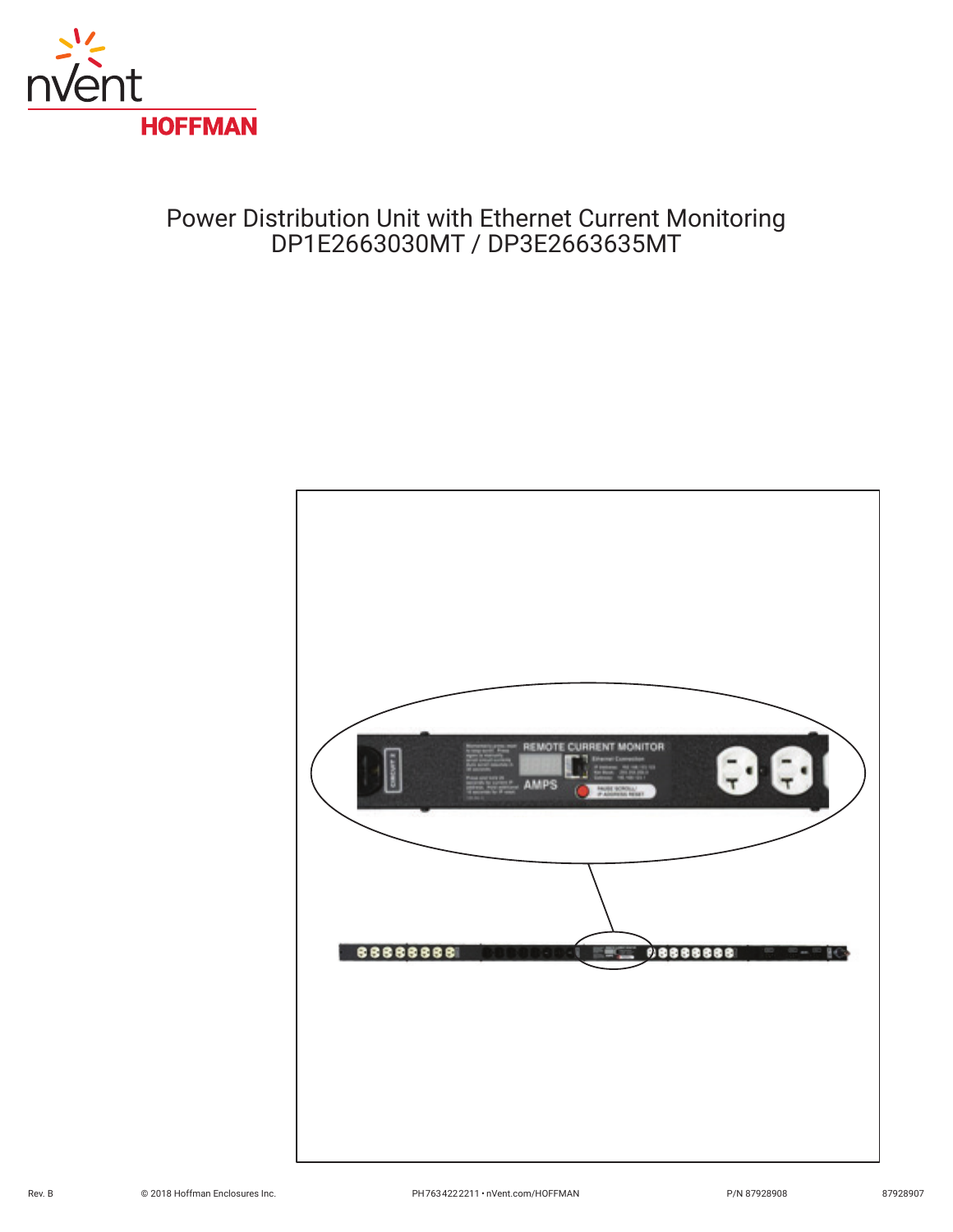## **Description**

These Power Distribution Unit (PDU) combine power distribution with local and remote current monitoring of 6 circuits in a stand−alone unit. Only a web browser is required to see the information as it is provided via HTML, XML and SNMP data. Alarm thresholds for each circuit can be set to send SNMP traps. The firmware is field upgradeable.

#### **Unit Specifications**

| <b>Safety Verification:</b> | UL, cUL Listed 60950                                                                                                                                                                                |
|-----------------------------|-----------------------------------------------------------------------------------------------------------------------------------------------------------------------------------------------------|
| <b>EMC Verification:</b>    | Class A digital device. This device complies with part 15 of the FCC Rules. Operation is subject                                                                                                    |
|                             | to the following two conditions: (1) This device may not cause harmful interference, and (2) this<br>device must accept any interference received, including interference that may cause unde sired |
|                             | operation.                                                                                                                                                                                          |
| <b>FCC requirements:</b>    | The ferrite core shipped with the unit must be placed around the Ethernet cable close to the PDU.                                                                                                   |

**WARNING!** Changes or modifications to this unit not expressly approved by the party responsible for compliance could void the user's authority to operate this equipment.

#### **Meter Specifications**

Monitoring: Current monitoring for six separate circuits<br>Digital Data Formats: HTML, XML, SNMP Digital Data Formats: Interfaces: Ethernet and local display Accuracy: ± 2% @ 1−30 Amps, ± 0.1A @ 0−1A

#### **Installation Guidelines**

- If the PDU is installed in a cabinet the ambient temperature of the rack should be no greater than 25ºC.
- Install the PDU such that airflow required for safe operation of equipment is not compromised.
- Mount the PDU so that uneven mechanical loading does not cause a hazardous condition.
- Follow nameplate ratings when connecting equipment to the branch circuit. Take into consideration the effect that overloading of the circuits might have on overcurrent protection and supply wiring.
- The PDU relies on the building installation for protection from overcurrent. A UL Listed circuit breaker is required in the building installation.
- Maintain reliable earthing of rack−mount equipment. Particular attention should be given to supply connections other than direct connections to the branch circuit.
- PDU is intended for Restricted Access Location. Only service personnel should install and access the PDU.
- For pluggable equipment, install the PDU so the input plug may be disconnected for service.
- Caution: Disconnect all power cords before servicing.

#### **Installation**

- 1. Using appropriate hardware, mount PDU in rack or cabinet.
- 2. Plug PDU into an appropriately rated and protected branch circuit receptacle.
- 3. Connect PDU to network using an Ethernet connection. Place the ferrite core provided around the Ethernet cable.
- 4. Plug in devices to be powered by PDU.
- 5. Power on devices to be powered by PDU, Sequential power up is recommended to avoid high inrush current.

#### **Service and Maintenance**

No service or maintenance is required. Do not attempt to open the PDU, warranty will be void. No user serviceable parts inside.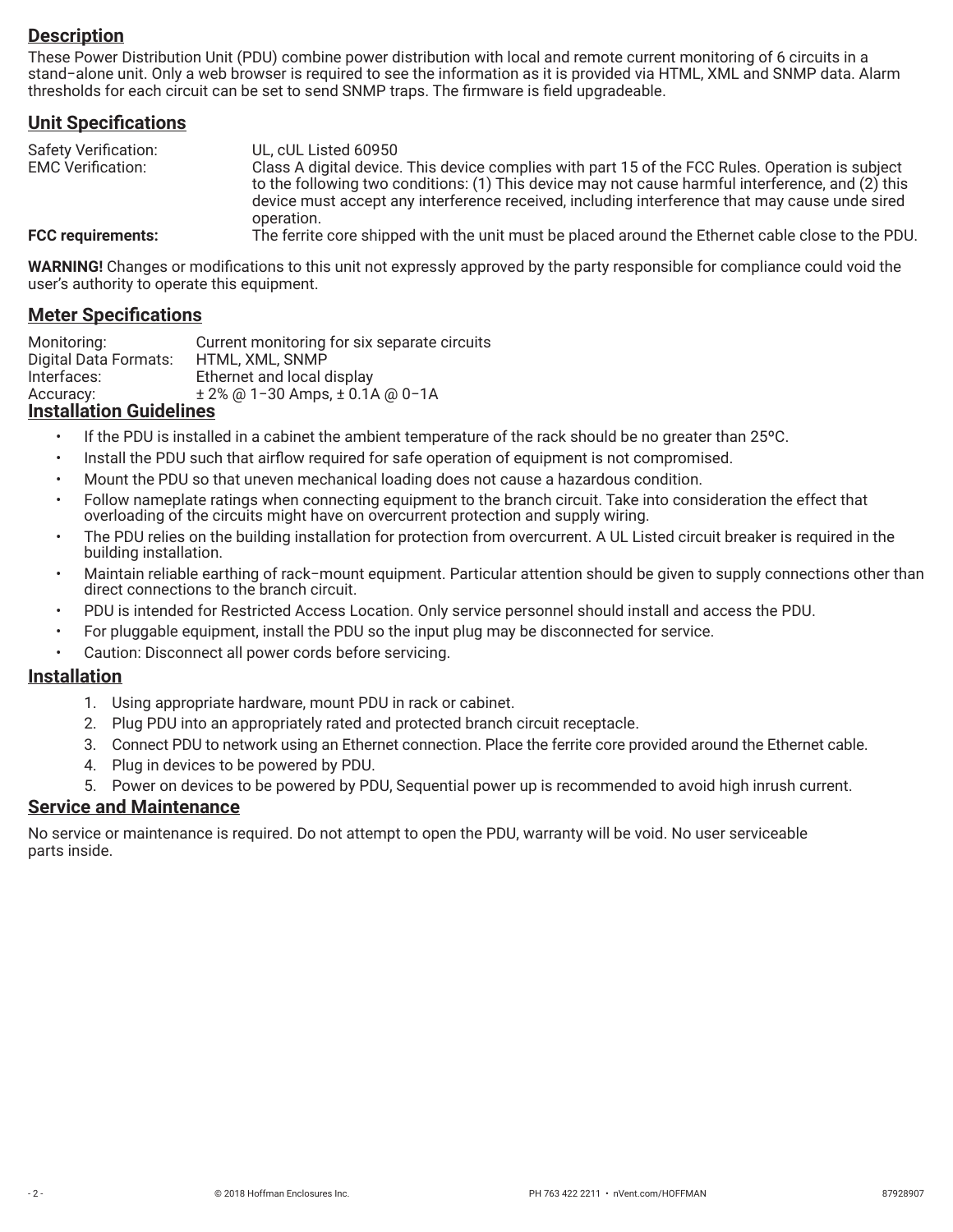## **Setting an IP Address**

The PDU comes preset with an IP address for initial setup and access to the unit. The 'Configuration page' contains the network properties. Access to the unit requires the IP address to be known, the IP address may be manually reset should the user− configured address be forgotten. The default address is:

> IP Address: 192.168.123.123 Net Mask: 255.255.255.0 Gateway: 192.168.123.1

First Time Setup:

- 1. Connect PDU to your computer using a crossover cable or a hub.
- 2. On your computer, go to "Start > Settings > Control Panel > Network and Dial Up Connections."
- 3. Right Click on "Local Area Connection" and select "Properties."
- 4. Select the option to "Use the following IP address" and enter:
	- IP address: 192.168.123.1 Subnet mask: 255.255.255.0 Default gateway: 192.168.123.1
- 5. Click "OK" twice.
- 6. You can now access the unit using your web browser at the permanent IP address of 192.168.123.123.

| <b>Internet Protocol (TCP/IP) Properties</b>                                                                                                                                          | $21 \times$         |
|---------------------------------------------------------------------------------------------------------------------------------------------------------------------------------------|---------------------|
| General                                                                                                                                                                               |                     |
| You can get IP settings assigned automatically if your network supports<br>this capability. Otherwise, you need to ask your network administrator for<br>the appropriate IP settings. |                     |
| C Obtain an IP address automatically                                                                                                                                                  |                     |
| <b>C</b> Use the following IP address:                                                                                                                                                |                     |
| IP address:                                                                                                                                                                           | 192 . 168 . 123 . 1 |
| Subnet mask:                                                                                                                                                                          | 255 . 255 . 255 . 0 |
| Default gateway:                                                                                                                                                                      | 192.168.123.1       |
| O Obtain DNS server address automatically                                                                                                                                             |                     |
| (C) Use the following DNS server addresses:                                                                                                                                           |                     |
| Preferred DNS server:                                                                                                                                                                 |                     |
| Altemate DNS server:                                                                                                                                                                  |                     |
|                                                                                                                                                                                       | Advanced            |
|                                                                                                                                                                                       | OK<br>Cancel        |

Typical Network Card Settings for PC or Laptop to connect to default IP address